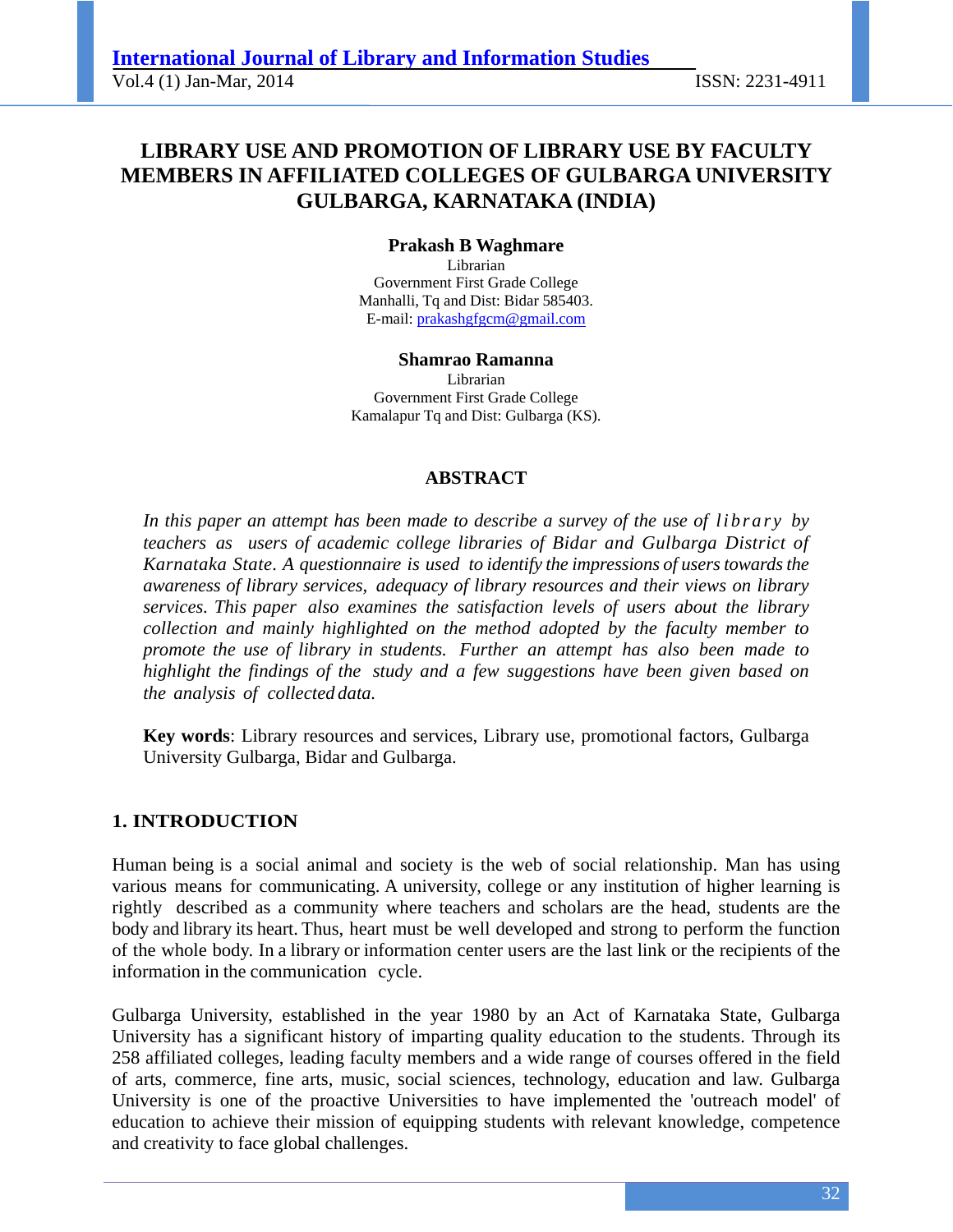## **2. REVIEW OF LITERATURE**

A number of literature sources have been consulted and the researcher gone through to identify the related studies on the present topic. Some of the studies relevant to the present survey are:

Hiller<sup>1</sup> discussed that on the University of Washington libraries has conducted faculty and student library surveys. The results revealed significant variation within and between user groups concerning library satisfaction, library use, priorities and importance. Sivaraj  $\&$  Esmail<sup>2</sup> elaborated the various aspects of the internet use, such as frequency of the Internet use, methods used for accessing the internet resources, the frequently-used places for the internet access, purposes for the internet search and use of the internet services, ways to browse the internet, problems faced and satisfaction level of the students, faculty members, and research scholars with the internet facilities provided at the Bannari Amman Institute of Technology.

Doraswamy<sup>3</sup> made an attempt to determine the status and use of digital resources. It was observed that use of digital resources is still inadequate among the engineering faculty of the universities in the developing countries. Kanniyappan<sup>4</sup>, et al. conducted a survey at Anna University Library, Chennai to find out the use of different types of e-resources and services and the impact of these resources on the academic development of faculty members. The study also highlighted the problems faced in using the e-resources and rate of satisfaction in getting the required information on e-resources/ services. Sujatha & Mudhol<sup>5</sup> in their study demonstrated and elaborated the various aspects of electronic information sources (EIS) use such as frequency and purpose of EIS use, frequently used EIS, methods of learning to use EIS, benefits of EIS use, constrained faced in the use of EIS, and the satisfaction level of users.

Rajput<sup>6</sup>, et al. in their study made an attempt to know the use of online access catalogue by the users. The study revealed that the tool is useful and at the same time respondents felt that there must be someone near the OPAC to help in retrieving the required documents. They also examined the utilization and satisfaction of users about OPAC and highlighted the suggestions made by the users for the further improvement. Koovakkai<sup>7</sup> reported the user satisfaction scale developed by him for measuring the user satisfaction of academic libraries. The scale adapted and used for measuring user satisfaction in other types of libraries as well. Joteen Singh<sup>8</sup>, et al. undertook a survey on the use of the electronic information focusing on the internet services by the users of Manipur University Library and examined the utilization, purpose, difficulties and satisfaction level of users about the internet-based e-resources services provided by the library.

Chowdappa<sup>9</sup>, et al. depicted the extent of dependency of users of educational and research institutions of Mysore city on the electronic or digital media. The responses of 1000 users and the critical evaluation of 24 subject experts under Delphi study have been gathered to render valid findings and suggestions. The attempt clearly showed the degree of the use of digital information resources vis-à-vis the conventional print media.

Patil & Parameshwar<sup>10</sup> in their paper explained about the e-resources and their use by the faculty members and research scholars in the Gulbarga University, Gulbarga. The paper revealed that the e-resources available in the Gulbarga University Library were helpful in fulfilling their information needs. There was need to train the faculty members and research scholars for using the e-resources. Natarajan<sup>11</sup>, et al. conducted a survey of 117 faculty members and research scholars on the use and user perception of e-resources in Annamalai University, which revealed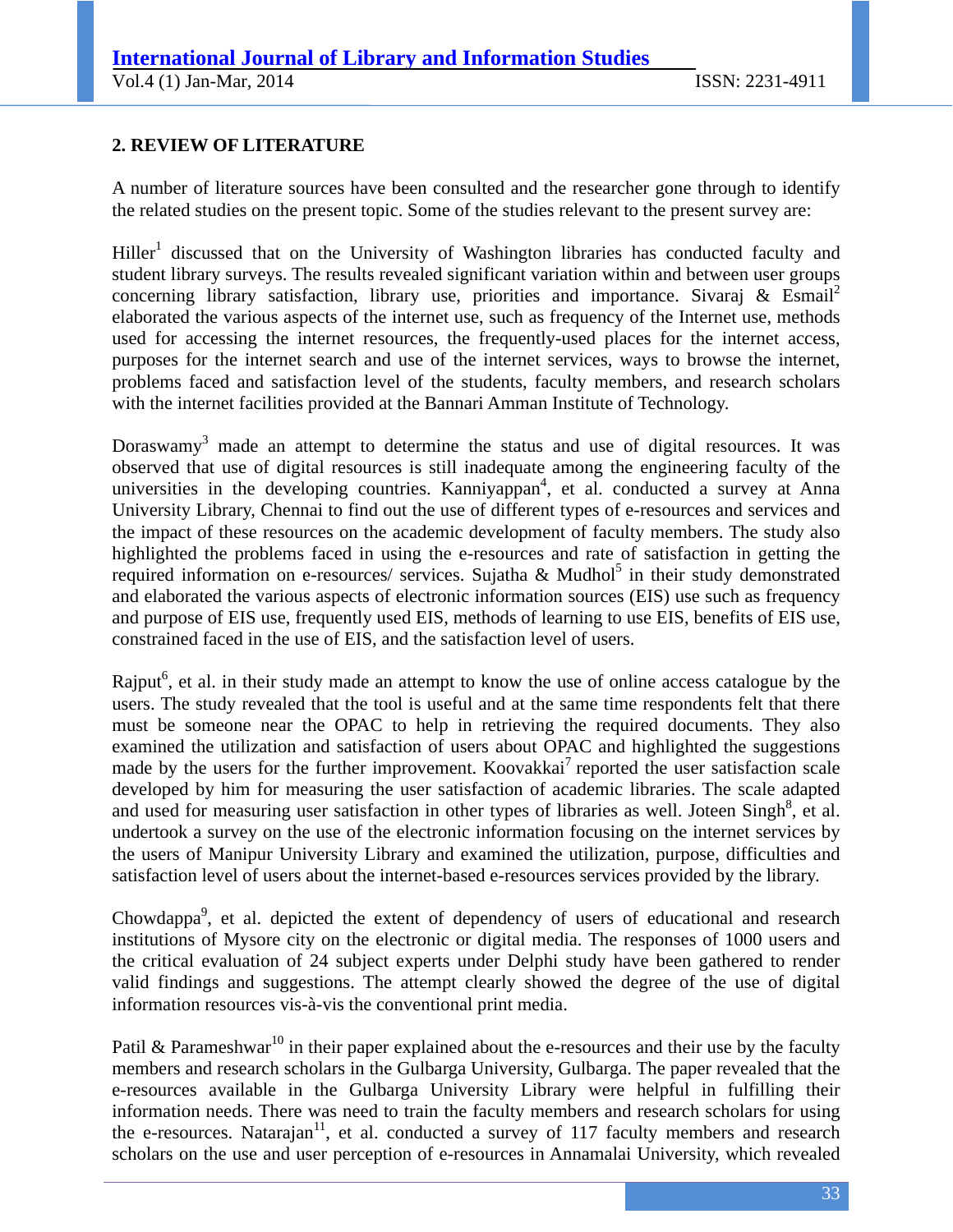that despite of the availability of wide range of e-resources, the frequency of their use was low. The reasons identified for this were lack of time, lack of awareness, lack of subject coverage, and slow downloading.

## **3. NEED FOR THE STUDY**

Many studies focuses on the information seeking behavior of the users, use and satisfaction level of users but there are only few study which focuses on the methods adopted to motivate library use among students, thus the present study focuses on the same.

#### **4. OBJECTIVES OF THE PRESENT STUDY**

The present library survey has the following objectives.

- 1. Purpose of visiting the library and the time spent on reading resources.
- 2. Frequency of using information sources to support their academic work.
- 3. To know the method adopted to motivate the library use among the students.
- 4. To determine the level of library skills among the faculty members.
- 5. To know the opinion about introducing library skills in syllabus.
- 6. To suggest in overall development of library and use of library.

#### **5. SCOPE AND METHODOLOGY**

A well define questionnaire was prepared to collect the relevant data. The questions were formulated keeping in view the objectives of the study and personally distributed to the faculty members of Government First Grade colleges of Bidar and Gulbarga District of Karnataka. There are 17 GFG Colleges in Gulbarga District and 08 in Bidar District out of which the study has selected 10 Colleges from Gulbarga District and 05 from Bidar District and only 10 faculty members from each college have included in this study.

| S.No. | <b>Colleges</b>                                             | No of<br><b>Respondents</b> | % of<br><b>Respondents</b> |
|-------|-------------------------------------------------------------|-----------------------------|----------------------------|
|       | Government First Grade Colleges of<br><b>Bidar District</b> | 50                          | 33                         |
| 2     | Government First Grade Colleges of<br>Gulbarga District     | 100                         | 67                         |
|       | <b>Total</b>                                                | <b>150</b>                  | <b>100</b>                 |

#### **6. ANALYSES AND INTERPRETATION OF THE DATA**

All the respondents visit the library. 30% of respondents visits library daily and 35% visits twice in a week, only 3% of respondent's visits library occasionally and 11% once in a month visits the library.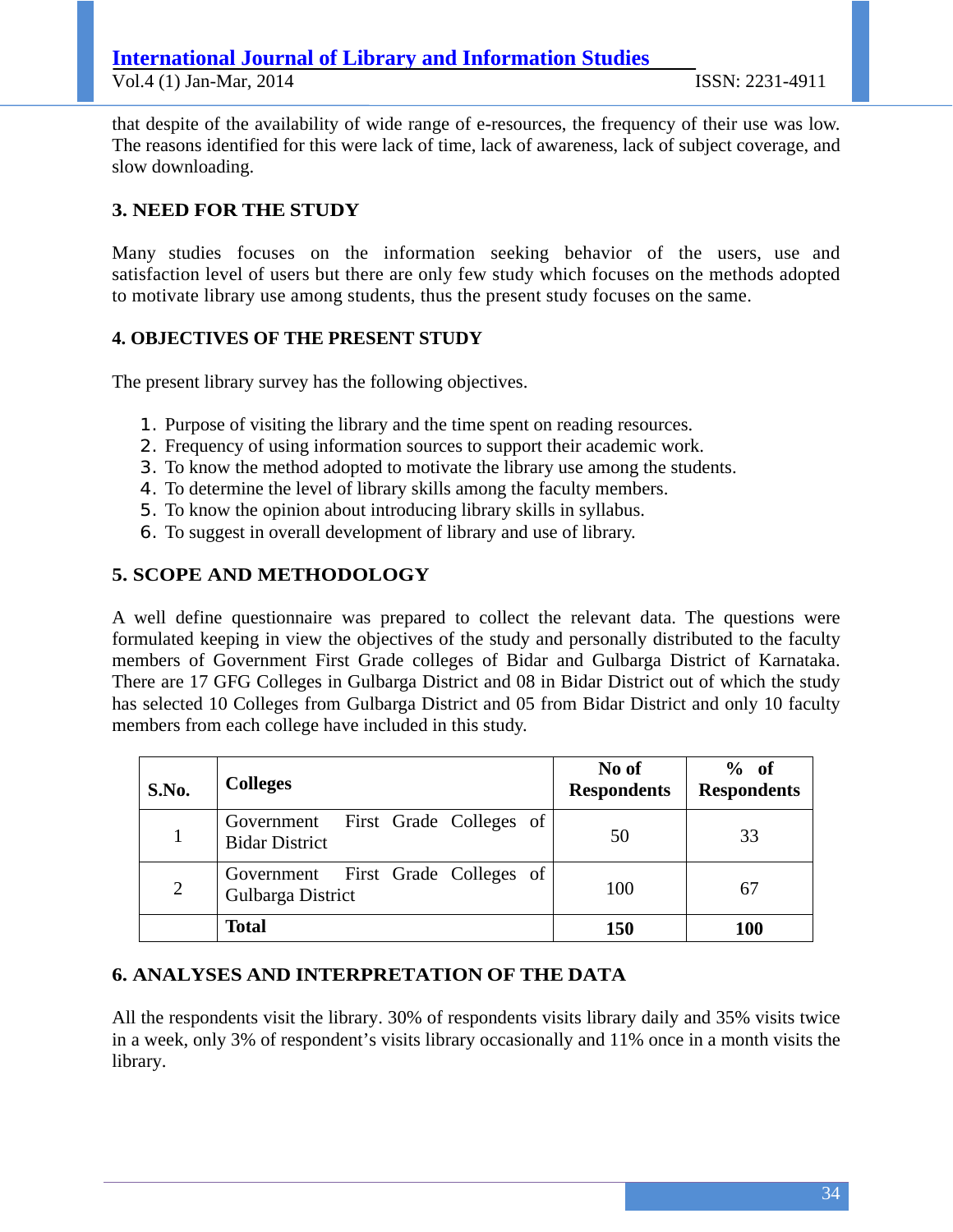#### **International Journal of Library and Information Studies** Vol.4 (1) Jan-Mar, 2014 ISSN: 2231-4911

|                  | <b>GFGCs of Bidar</b> |               | <b>GFGCs of Gulbarga</b> |               | <b>Total</b>       |               |
|------------------|-----------------------|---------------|--------------------------|---------------|--------------------|---------------|
| <b>Frequency</b> | <b>Respondents</b>    | $\frac{6}{6}$ | <b>Respondents</b>       | $\frac{6}{6}$ | <b>Respondents</b> | $\frac{6}{6}$ |
| Daily            | 23                    | 46            | 22                       | 22            | 45                 | 30            |
| Twice a week     |                       | 22            | 41                       | 41            | 52                 | 35            |
| Once in a week   |                       | 14            |                          | 11            | 18                 | 12            |
| Fortnightly      |                       | 10            |                          | 9             | 14                 |               |
| Once a month     |                       | 8             | 12                       | 12            | 16                 |               |
| Occasionally     |                       |               |                          |               |                    |               |
| Total:           | 50                    | 100           | 100                      | 100           | 150                | 100           |

#### **Table: 6.1 Respondent's frequency of visit to their respective college libraries.**

|  |  | Table No 6.2 Time spent by the respondents in a Library |  |
|--|--|---------------------------------------------------------|--|
|--|--|---------------------------------------------------------|--|

| <b>Time</b>      | <b>No of Respondents</b> | Percentage |
|------------------|--------------------------|------------|
| $0 - 01$ Hrs     |                          | 53         |
| $01 - 02$ Hrs    | 43                       | 29         |
| $02 - 03$ Hrs    | 17                       |            |
| More than 03 Hrs |                          |            |
|                  | 150                      | 100        |

Maximum number of the respondents spends less than one hour in a library (Table no 6.2), 29 percent of the respondents spends one to two hours while only seven percentages of respondents spends more than three hours in a library.

| <b>Purpose</b>                                       | N <sub>0</sub><br><b>of</b><br><b>Respondents</b><br>$(n=150)$ | <b>Percentage</b> |
|------------------------------------------------------|----------------------------------------------------------------|-------------------|
| To identify resources in order to refer<br>students  | 126                                                            | 84                |
| collect information for classroom<br>To.<br>teaching | 148                                                            | 99                |
| To read magazines and newspapers                     | 146                                                            | 97                |
| To read Academic Journals                            | 129                                                            | 86                |
| To consult Librarian                                 | 111                                                            | 74                |
| <b>Only to Borrow Books</b>                          | 95                                                             | 63                |
| To write research papers                             | 81                                                             | 54                |

**Table No 6.3 Purpose of visiting the library (Multiple choices allowed)** 

Fig No 6.3 Purpose of visiting the library

Table and Fig No 6.3 shows that 99% of the respondents visits library to collect information for classroom teaching, 97% to read magazines and newspapers, 63% visits only to borrow the books and only 54% visits for preparing a research papers.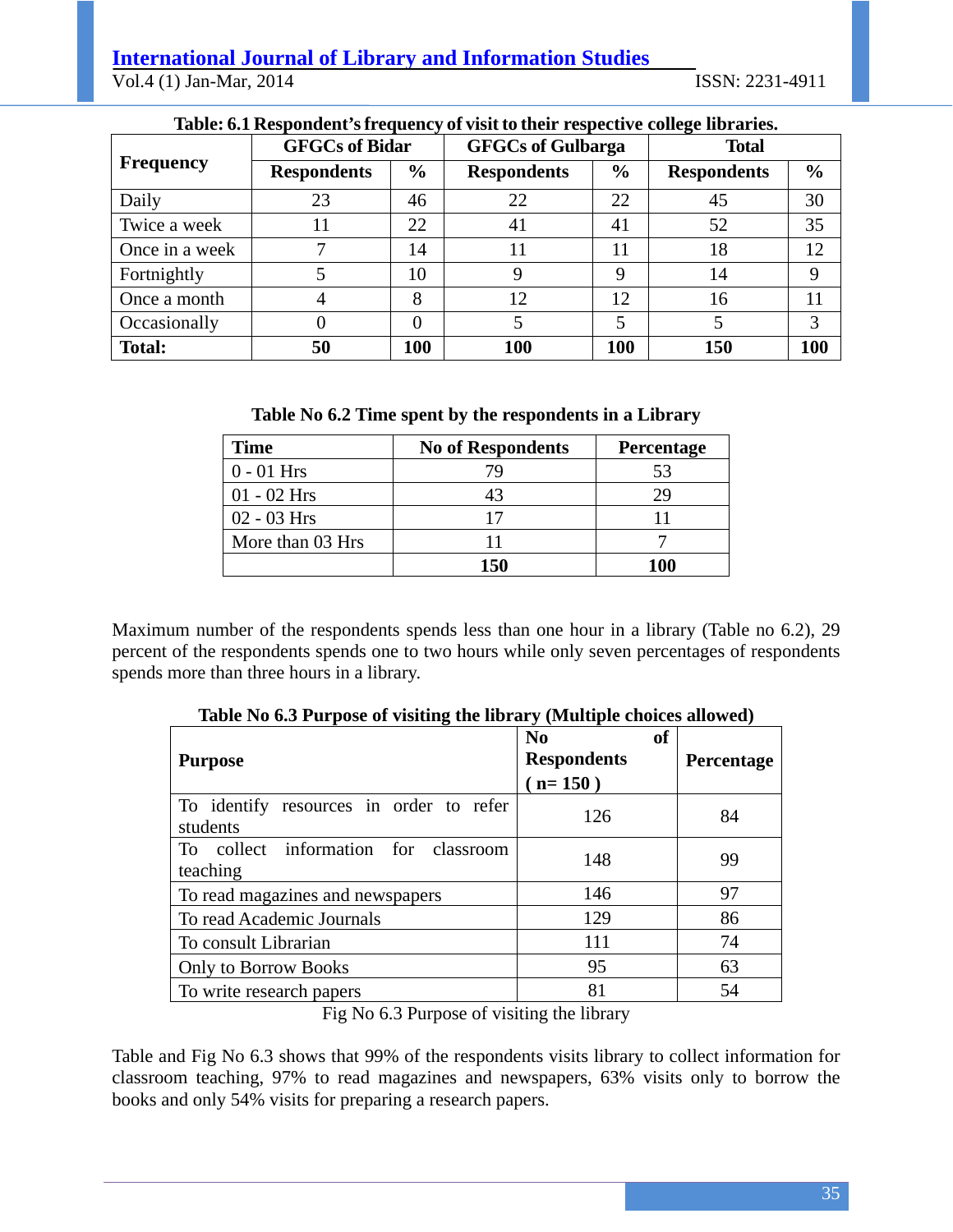# **International Journal of Library and Information Studies**

Vol.4 (1) Jan-Mar, 2014 ISSN: 2231-4911

| Table Tw or memor adapted to monyate Library abe among biauchts |                 |            |  |  |
|-----------------------------------------------------------------|-----------------|------------|--|--|
|                                                                 | No of responses |            |  |  |
| <b>Tasks</b>                                                    | $(n=150)$       | Percentage |  |  |
| Required reading material                                       | 141             | 94         |  |  |
| Optional reading                                                | 138             | 92         |  |  |
| Giving assignments / projects                                   | 96              | 64         |  |  |
| Giving discovery reading                                        | 101             | 6.         |  |  |

#### **Table No 6.4 Method adapted to Motivate Library use among students**

It is cleared from the table no 6.4 that, maximum number of faculty members motivates the library use among the students by providing required reading material (94%) and also by providing optional reading information (92%), further some faculty members used to give assignments and discovery reading work to their students.

| Table Tw was lieved of histary billing among the faculty inchinency (The electricity ) |                            |      |         |      |                     |
|----------------------------------------------------------------------------------------|----------------------------|------|---------|------|---------------------|
| <b>Skills</b>                                                                          | <b>Very</b><br><b>High</b> | Good | Average | Poor | <b>Very</b><br>Poor |
| Ability to locate information sources in library                                       | 45                         | 27   | 19      | Q    |                     |
| Knowledge of availability of library resources                                         |                            | 21   | 31      | 8    |                     |
| Ability to use reference sources                                                       | 28                         | 19   | 42      |      |                     |
| Ability to make notes from a range of sources to<br>complete as assignment             | 51                         | 28   | 15      | 6    |                     |
| Knowledge of availability of library services                                          | 35                         | 41   | 21      |      |                     |

## **Table No 6.5 Level of library skills among the faculty members. ( In Percentage )**

Table no 6.5 reveals the level of skills of library among the faculty members. 45% of faculty members having the very high skill of locating the information sources in library were only 9% are poor in the same. 32% of average faculty members are having the knowledge of library resources while 8% and 7% faculty members are poor and very poor in knowing the library resources respectively. 42% of faculty members are average in using the reference sources, 51% of respondents has ability to make notes from the range of sources and 41% of responses are known about their library services.

Table No 6.6 Opinion on the statement "Library and Information Literacy skills instruction should be an essential component of syllabus".

| Opinion                  | <b>No of Respondents</b> | $\frac{6}{6}$ |
|--------------------------|--------------------------|---------------|
| <b>Strongly Agree</b>    | 66                       | 44            |
| Agree                    | 58                       | 39            |
| <b>Strongly Disagree</b> |                          |               |
| Disagree                 |                          |               |
| Not Sure                 | 15                       |               |
| <b>Total</b>             | 150                      | 100           |

Respondents of more than 75% have clearly opinioned that library and information literacy skills instructions should be a part of syllabus while only 7% of respondents disagree for this and 10% respondents are not sure regarding this statement.